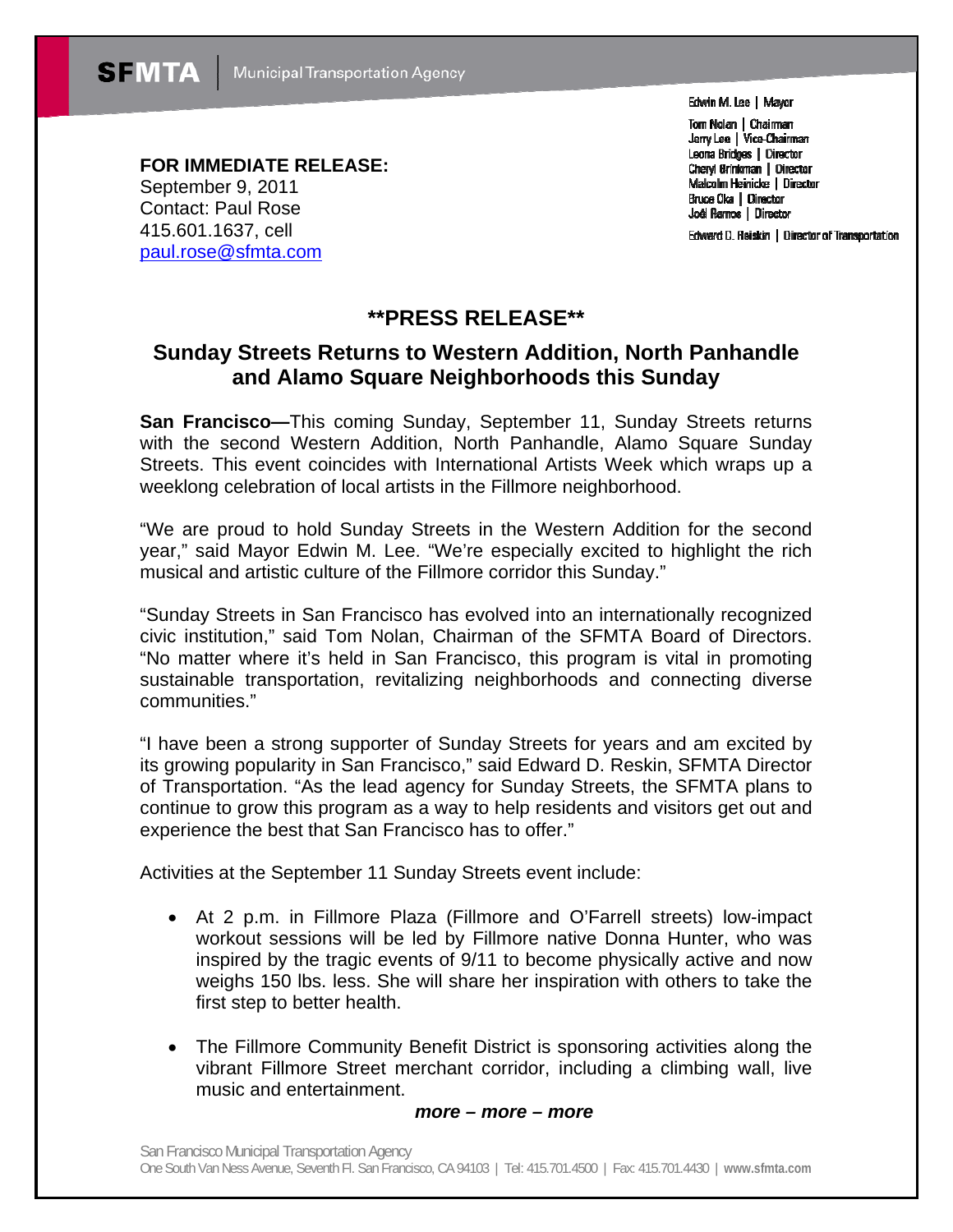- Western Addition area organizations including the Jazz Heritage Center, African American Art and Culture Center, Gallery 1307, Sheba Lounge, Yoshi's and Lush Life Gallery will feature art, music, and hands-on activities that showcase the Fillmore's rich jazz heritage.
- Family-focused activities include an obstacle course by the Junior League of SF, kids' games and activities by Buchannan YMCA, and a youth bike safety rodeo by YBike
- San Francisco's iconic painted ladies provide a picturesque backdrop for activities in Alamo Square, Andre Theirry and his Zydeco Band. The North Panhandle neighborhood will include special activities for kids of all ages, live music throughout the area, the SF Bike Coalition's Freedom from Training Wheels, and free bike rentals and repairs at both ends of the route.

Sunday Streets is sponsored by the San Francisco Municipal Transportation Agency and the City of San Francisco and Livable City, the non-profit fiscal sponsor of Sunday Streets responsible for the day-to-day management of the program.

City agencies, including the San Francisco Police Department, the Department of Public Works, the Recreation and Parks Department, and the Department of Public Health provide additional city support. Sunday Streets non-profit partners include the San Francisco Bicycle Coalition, which manages Sunday Streets' volunteer program, the Bay Area Chapter of American Red Cross, which provides medical support and City CarShare, which provides free use of their fleet of cars. Clear Channel Radio, The San Francisco Examiner and Scoutmob provide media sponsorship.

At all Sunday Streets events, the YMCA organizes youth activities and the California Outdoor Rollersports Association and D. Miles a.k.a. "The Godfather of Skate" provide a roller disco, including free skates and lessons. The free bike rentals at Sunday Streets are provided by Bike & Roll, Bay Area Bike Rentals, Blazing Saddles and The New Wheel. Bike repair is provided by Mikes Bikes, REI and Sports Basement.

Major funding for Sunday Streets is provided by Sunday Streets Lead Sponsor Bank of America, supporting sponsors AT&T, Bay Area Air Quality Management District, Shape Up SF (a program of the departments of Public Health and Children Youth and Families), California Pacific Medical Center, Kaiser Permanente, University of California San Francisco, The California Endowment, Bi-Rite Market, Clif Kid and Google Places.